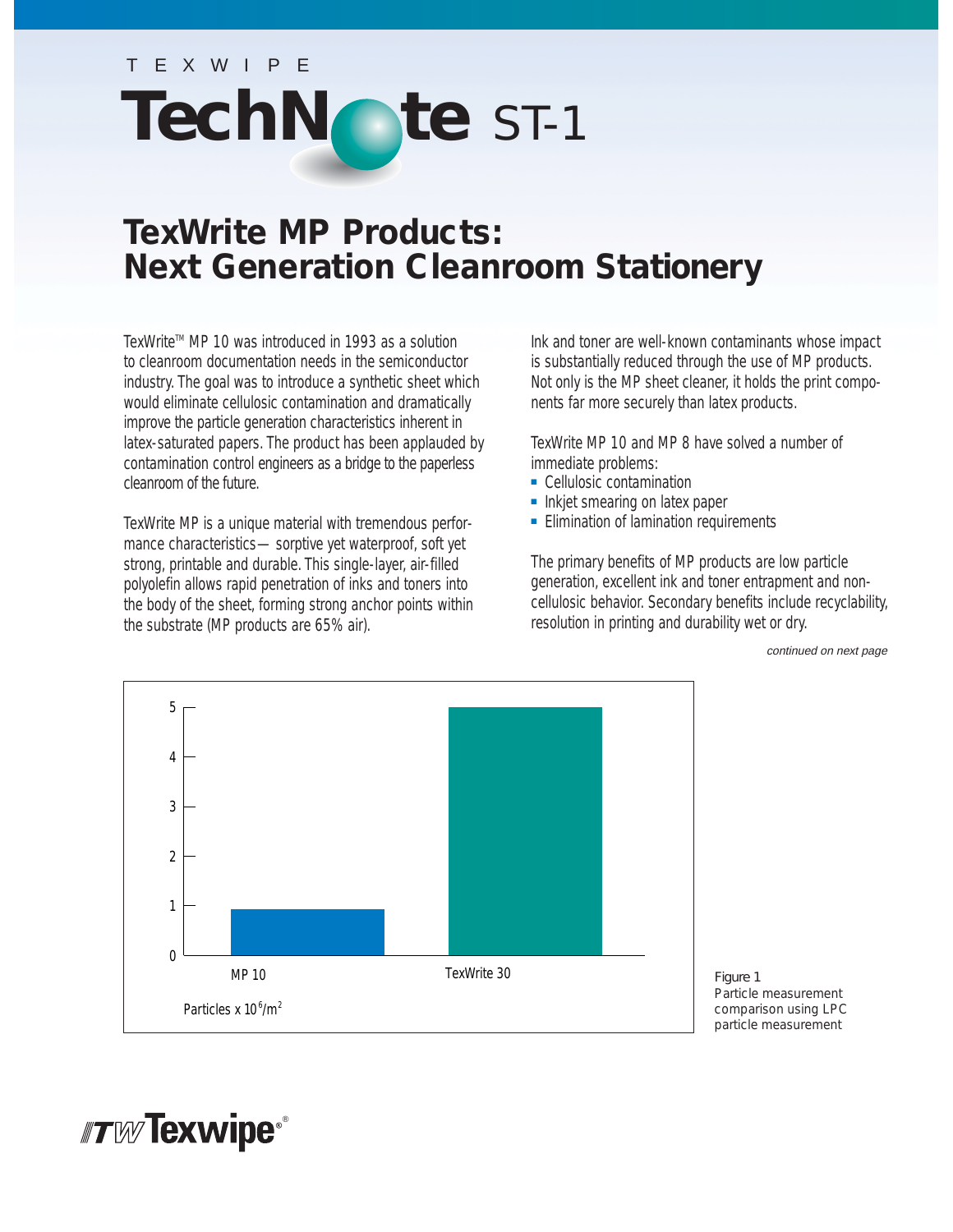#### **TexWrite MP 8**

TexWrite MP 8 is an uncoated 8 mil (0.008") version of TexWrite MP 10. With an identical formulation, its contamination characteristics are similar in sheeted form. MP 8 is used in a variety of products including continuous form, labels and printed sheets. Its ability to cleanly perf relative to other synthetic and latex-based substrates gives it unique advantages.

| <b>TexWrite MP 10</b><br><b>Performance Characteristics</b> |                           |                                                                                                                               |
|-------------------------------------------------------------|---------------------------|-------------------------------------------------------------------------------------------------------------------------------|
| <b>Property</b>                                             | <b>Measurement</b>        | <b>Test Method</b>                                                                                                            |
| <b>Basis Weight</b>                                         | 148 $g/m^2$               | Texwipe Test Method No. 2: The Determination<br>of Basis Weight                                                               |
| Caliper                                                     | 10.0 mil                  |                                                                                                                               |
| <b>Tensile Strength</b>                                     |                           |                                                                                                                               |
| <b>Machine Direction</b>                                    | $7.0 \text{ kg}$          |                                                                                                                               |
| <b>Cross Direction</b>                                      | 2.9 <sub>kg</sub>         | Federal Standards No. 191A: Method 5102                                                                                       |
| <b>Tear Strength</b>                                        |                           |                                                                                                                               |
| Machine Direction                                           | 110q                      | <b>Elmendorf Tear Test</b>                                                                                                    |
| <b>Cross Direction</b>                                      | Tore to machine direction |                                                                                                                               |
| Opacity                                                     | 97%                       | <b>TAPPI Test Method T-425</b>                                                                                                |
| <b>Contamination Characteristics</b>                        |                           |                                                                                                                               |
| <b>Property</b>                                             | <b>Measurement</b>        | <b>Test Method</b>                                                                                                            |
| Particles $> 0.5$ µm                                        | 0.98 million particles/m2 | Texwipe Test Method No. 5: Particles Released<br>From Wipers and Other Materials Under<br><b>Conditions of Minimal Stress</b> |
| lons                                                        |                           |                                                                                                                               |
| Sodium                                                      | 506 ppm                   | Texwipe Test Method No. 4: Metals and Metal<br>Cations Extractable From Wipers and<br><b>Other Materials</b>                  |
| Chloride                                                    | 99 ppm                    | Texwipe Test Method No. 6: The Determination<br>of Water-Soluble Inorganic Chlorides in Wipers<br>and Other Materials         |

#### **ESD Safety**

TexWrite MP products are natural desiccants, able to absorb ambient moisture from the environment. This allows them to achieve excellent ESD safety without the need for additional antistatic coatings.

Like cellulosic-based papers, MP products will gain or lose moisture in response to changes in ambient relative humidity.

In a cleanroom environment of 40% to 60% relative humidity, MP products achieve an equilibrium moisture content of 3.6 % to 4% by weight. This results in a surface resistivity of 10<sup>11</sup> ohms, which ranks as dissipative.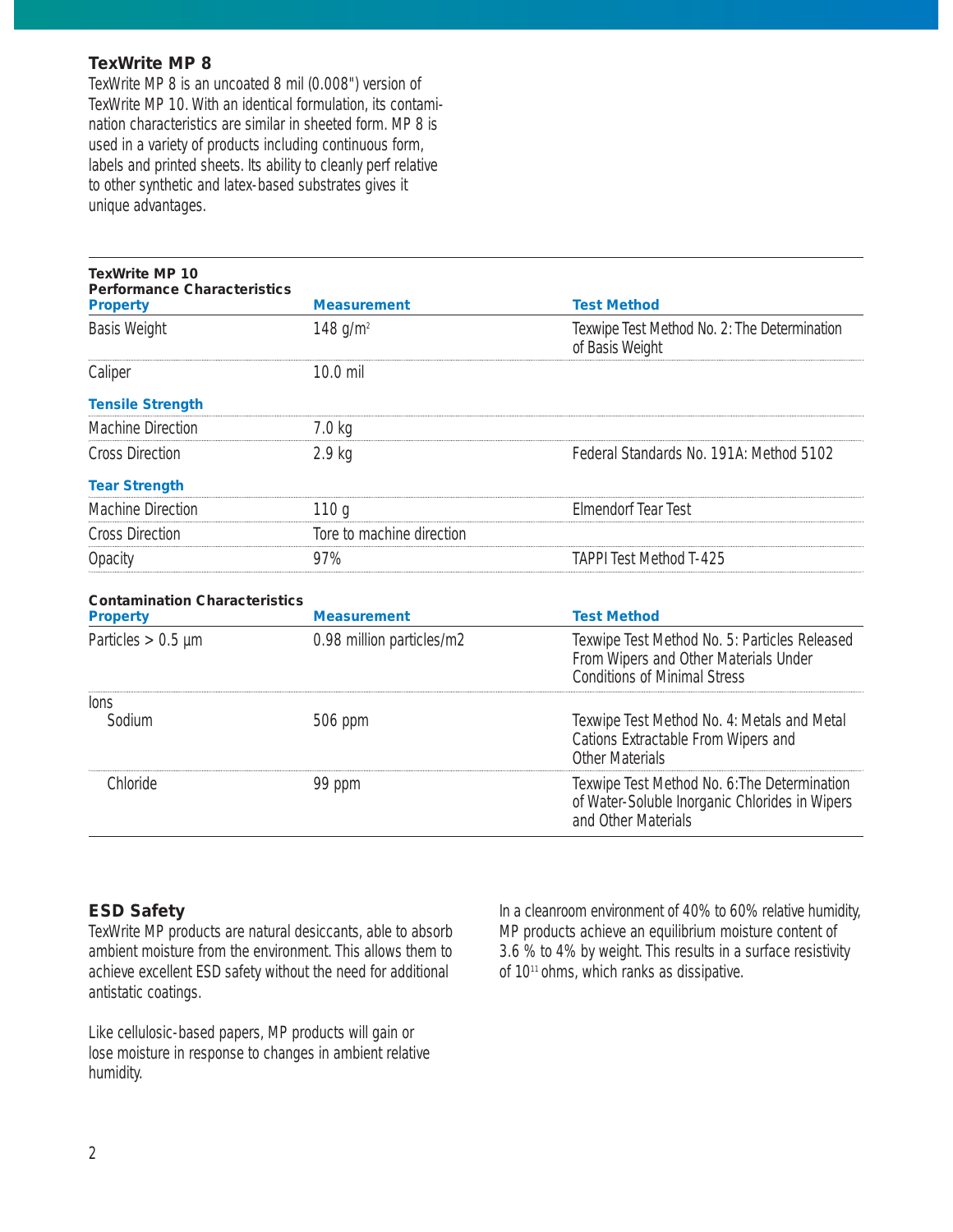## **TexWrite MP 10 vs. Teslin 10 mil**

TexWrite MP products are similar to Teslin™ products from PPG. MP products have been designed to meet the specific needs of cleanroom customers. Standard Teslin products are inferior to MP products in cleanroom applications.

| <b>Contamination Characteristics</b> |                                    |                                     |                                                                                                                                  |  |
|--------------------------------------|------------------------------------|-------------------------------------|----------------------------------------------------------------------------------------------------------------------------------|--|
| <b>Property</b>                      | <b>MP 10</b><br><b>Measurement</b> | Teslin 10 mil<br><b>Measurement</b> | <b>Test Method</b>                                                                                                               |  |
| Particles $> 0.5$ µm                 | 0.98 million particles/ $m^2$      | 1.72 million particles/ $m2$        | Texwipe Test Method No. 5: Particles<br>Released From Wipers and Other<br>Materials Under Conditions of Minimal<br><b>Stress</b> |  |
| lons<br>Sodium                       | 506 ppm                            | 2,494 ppm                           | Texwipe Test Method No. 4: Metals and<br>Metal Cations Extractable From Wipers<br>and Other Materials                            |  |



Although similar in structure to PPG's Teslin products, TexWrite MP products have been specifically formulated and designed for electronic printing and note taking in cleanroom environments. Unlike Teslin, they have been optimized for low particle generation and low ionic content.

#### **Grain Structure**

As previously noted, TexWrite MP 10 has been specifically formulated for cleanroom use. The finer grain structure of MP 10 provides for greater image resolution in inkjet or laser printing. This is important for imaging applications and general readability of type. In an abrasion test of the two

products, the coarser grain of Teslin is noticeable. This grain structure creates greater particulate under surface stress.

#### **Blue Coating on MP 10**

The MP 10 product also incorporates a distinctive blue coating on one side of the sheet. This performance coating was developed to improve feedability in printers and photocopiers. The uncoated Teslin product will likely jam in most multiple-feed printers and photocopiers. The coloring of the coating was actually suggested by users to improve recognition in the cleanroom and to prevent the use of other noncleanroom papers.

MP 10 is processed at every step of its production cycle to ensure cleanliness and consistency. These qualities are carefully monitored and controlled. The Teslin product is typically used in commercial graphics and label applications and does not require these levels of control. Likewise, there is no need to control ion or particulate burden in the Teslin product.

#### **Recycling**

Relative to specific questions regarding recycling, TexWrite MP 8/10 and Teslin can both be recycled under the category of Other #7. They are not biodegradable.